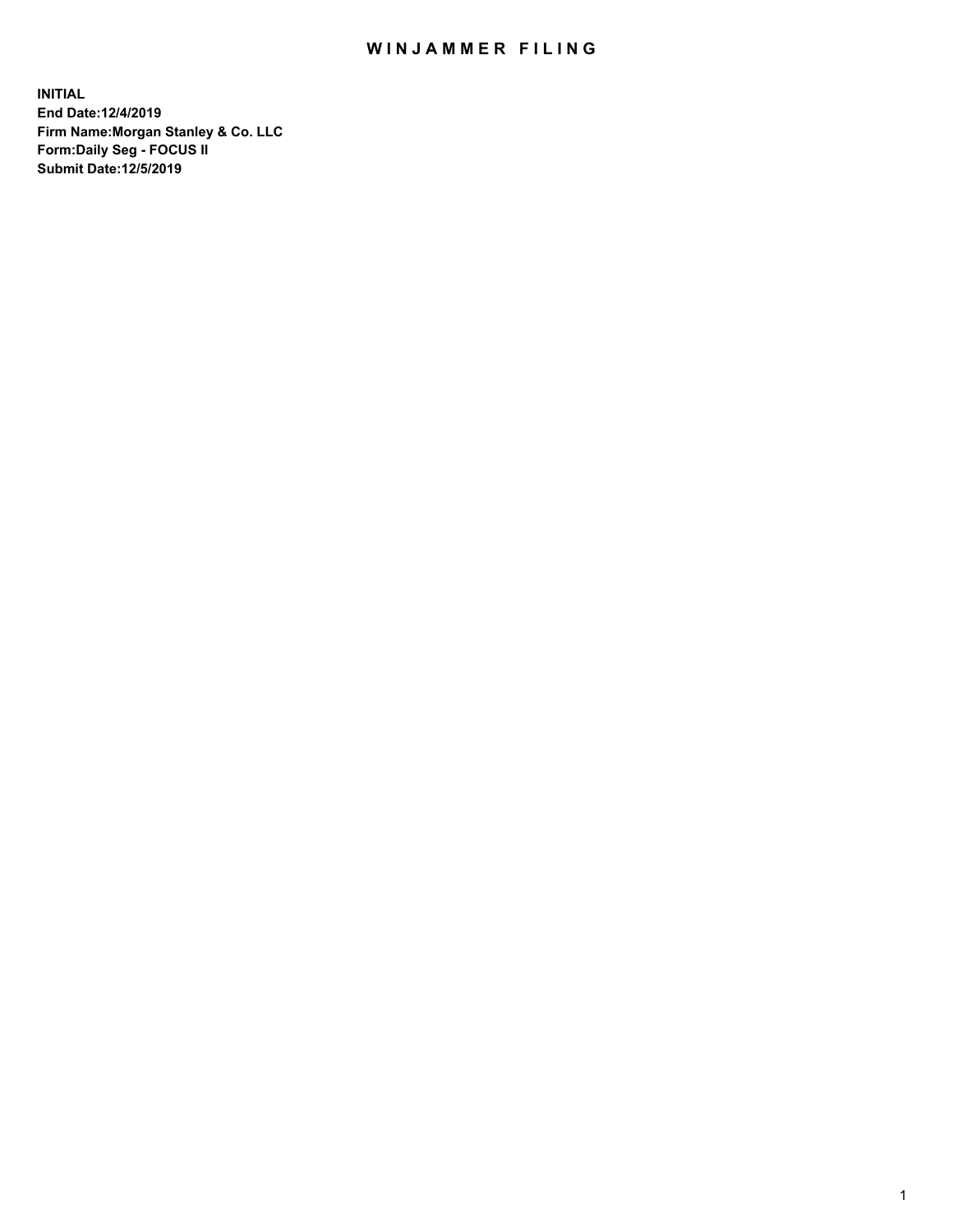**INITIAL End Date:12/4/2019 Firm Name:Morgan Stanley & Co. LLC Form:Daily Seg - FOCUS II Submit Date:12/5/2019 Daily Segregation - Cover Page**

| Name of Company                                                                                                                                                                                                                                                                                                                | Morgan Stanley & Co. LLC                               |
|--------------------------------------------------------------------------------------------------------------------------------------------------------------------------------------------------------------------------------------------------------------------------------------------------------------------------------|--------------------------------------------------------|
| <b>Contact Name</b>                                                                                                                                                                                                                                                                                                            | <b>Ikram Shah</b>                                      |
| <b>Contact Phone Number</b>                                                                                                                                                                                                                                                                                                    | 212-276-0963                                           |
| <b>Contact Email Address</b>                                                                                                                                                                                                                                                                                                   | lkram.shah@morganstanley.com                           |
| FCM's Customer Segregated Funds Residual Interest Target (choose one):<br>a. Minimum dollar amount: ; or<br>b. Minimum percentage of customer segregated funds required:% ; or<br>c. Dollar amount range between: and; or<br>d. Percentage range of customer segregated funds required between:% and%.                         | 235,000,000<br><u>0</u><br><u>0 0</u><br>0 Q           |
| FCM's Customer Secured Amount Funds Residual Interest Target (choose one):<br>a. Minimum dollar amount: ; or<br>b. Minimum percentage of customer secured funds required:%; or<br>c. Dollar amount range between: and; or<br>d. Percentage range of customer secured funds required between:% and%.                            | 140,000,000<br><u>0</u><br><u>00</u><br>0 <sub>0</sub> |
| FCM's Cleared Swaps Customer Collateral Residual Interest Target (choose one):<br>a. Minimum dollar amount: ; or<br>b. Minimum percentage of cleared swaps customer collateral required:% ; or<br>c. Dollar amount range between: and; or<br>d. Percentage range of cleared swaps customer collateral required between:% and%. | 92,000,000<br><u>0</u><br><u>00</u><br>0 <sup>0</sup>  |

Attach supporting documents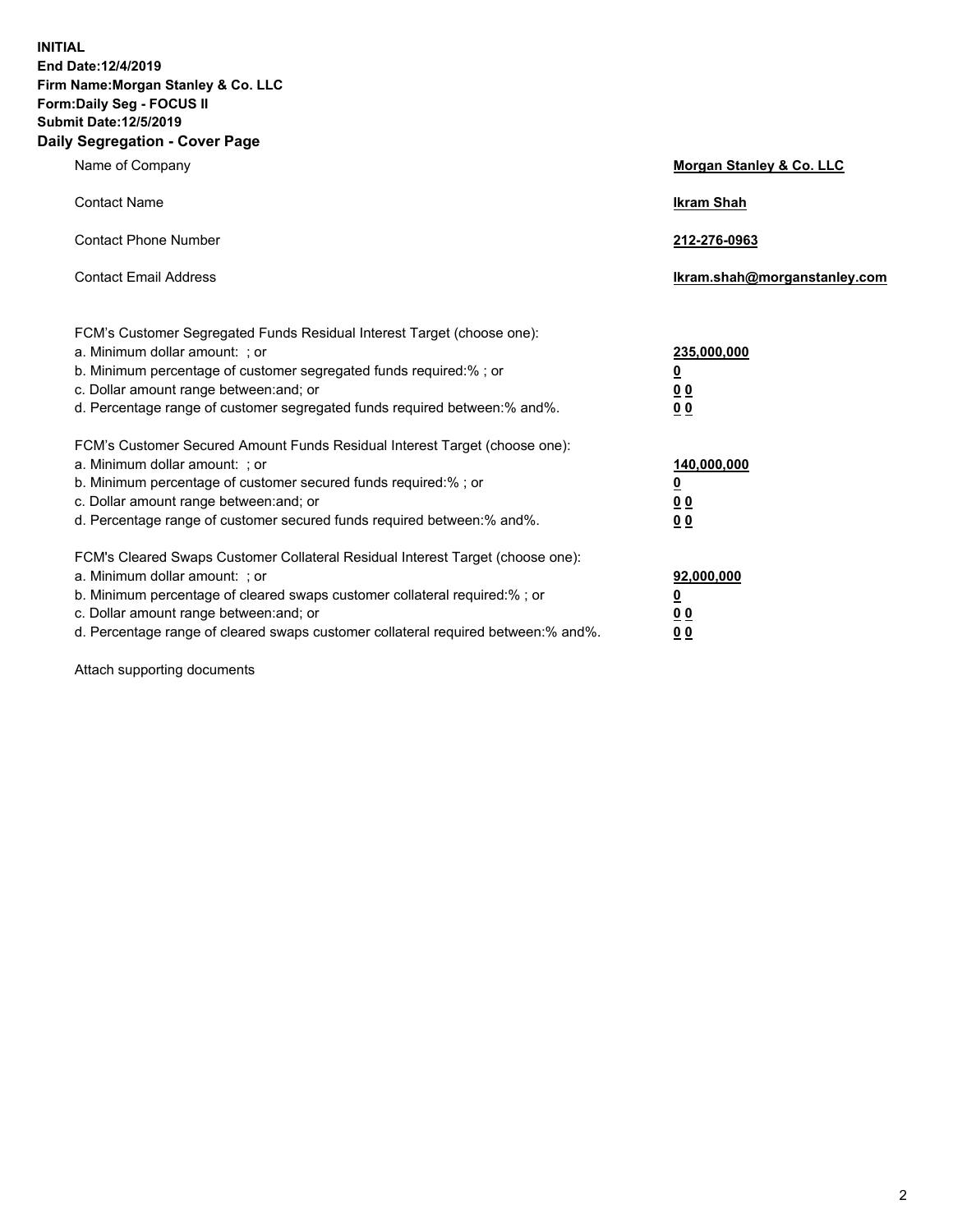## **INITIAL End Date:12/4/2019 Firm Name:Morgan Stanley & Co. LLC Form:Daily Seg - FOCUS II Submit Date:12/5/2019 Daily Segregation - Secured Amounts**

Foreign Futures and Foreign Options Secured Amounts Amount required to be set aside pursuant to law, rule or regulation of a foreign government or a rule of a self-regulatory organization authorized thereunder 1. Net ledger balance - Foreign Futures and Foreign Option Trading - All Customers A. Cash **2,966,859,857** [7315] B. Securities (at market) **2,349,146,444** [7317] 2. Net unrealized profit (loss) in open futures contracts traded on a foreign board of trade **214,907,736** [7325] 3. Exchange traded options a. Market value of open option contracts purchased on a foreign board of trade **4,541,194** [7335] b. Market value of open contracts granted (sold) on a foreign board of trade **-7,721,814** [7337] 4. Net equity (deficit) (add lines 1. 2. and 3.) **5,527,733,417** [7345] 5. Account liquidating to a deficit and account with a debit balances - gross amount **108,299,529** [7351] Less: amount offset by customer owned securities **-104,205,969** [7352] **4,093,560** 6. Amount required to be set aside as the secured amount - Net Liquidating Equity Method (add lines 4 and 5) 7. Greater of amount required to be set aside pursuant to foreign jurisdiction (above) or line 6. FUNDS DEPOSITED IN SEPARATE REGULATION 30.7 ACCOUNTS 1. Cash in banks A. Banks located in the United States **313,633,447** [7500] B. Other banks qualified under Regulation 30.7 **321,489,640** [7520] **635,123,087** 2. Securities A. In safekeeping with banks located in the United States **528,808,875** [7540] B. In safekeeping with other banks qualified under Regulation 30.7 **0** [7560] **528,808,875** [7570] 3. Equities with registered futures commission merchants A. Cash **8,053,538** [7580] B. Securities **0** [7590] C. Unrealized gain (loss) on open futures contracts **-334,602** [7600] D. Value of long option contracts **0** [7610] E. Value of short option contracts **0** [7615] **7,718,936** [7620] 4. Amounts held by clearing organizations of foreign boards of trade A. Cash **0** [7640] B. Securities **0** [7650] C. Amount due to (from) clearing organization - daily variation **0** [7660] D. Value of long option contracts **0** [7670] E. Value of short option contracts **0** [7675] **0** [7680] 5. Amounts held by members of foreign boards of trade A. Cash **2,521,422,933** [7700] B. Securities **1,820,337,569** [7710] C. Unrealized gain (loss) on open futures contracts **215,242,338** [7720] D. Value of long option contracts **4,541,194** [7730] E. Value of short option contracts **-7,721,814** [7735] **4,553,822,220**

- 6. Amounts with other depositories designated by a foreign board of trade **0** [7760]
- 7. Segregated funds on hand **0** [7765]
- 8. Total funds in separate section 30.7 accounts **5,725,473,118** [7770]
- 9. Excess (deficiency) Set Aside for Secured Amount (subtract line 7 Secured Statement Page 1 from Line 8)
- 10. Management Target Amount for Excess funds in separate section 30.7 accounts **140,000,000** [7780]
- 11. Excess (deficiency) funds in separate 30.7 accounts over (under) Management Target **53,646,141** [7785]

**0** [7305]

[7354] **5,531,826,977** [7355]

**5,531,826,977** [7360]

[7530]

[7740] **193,646,141** [7380]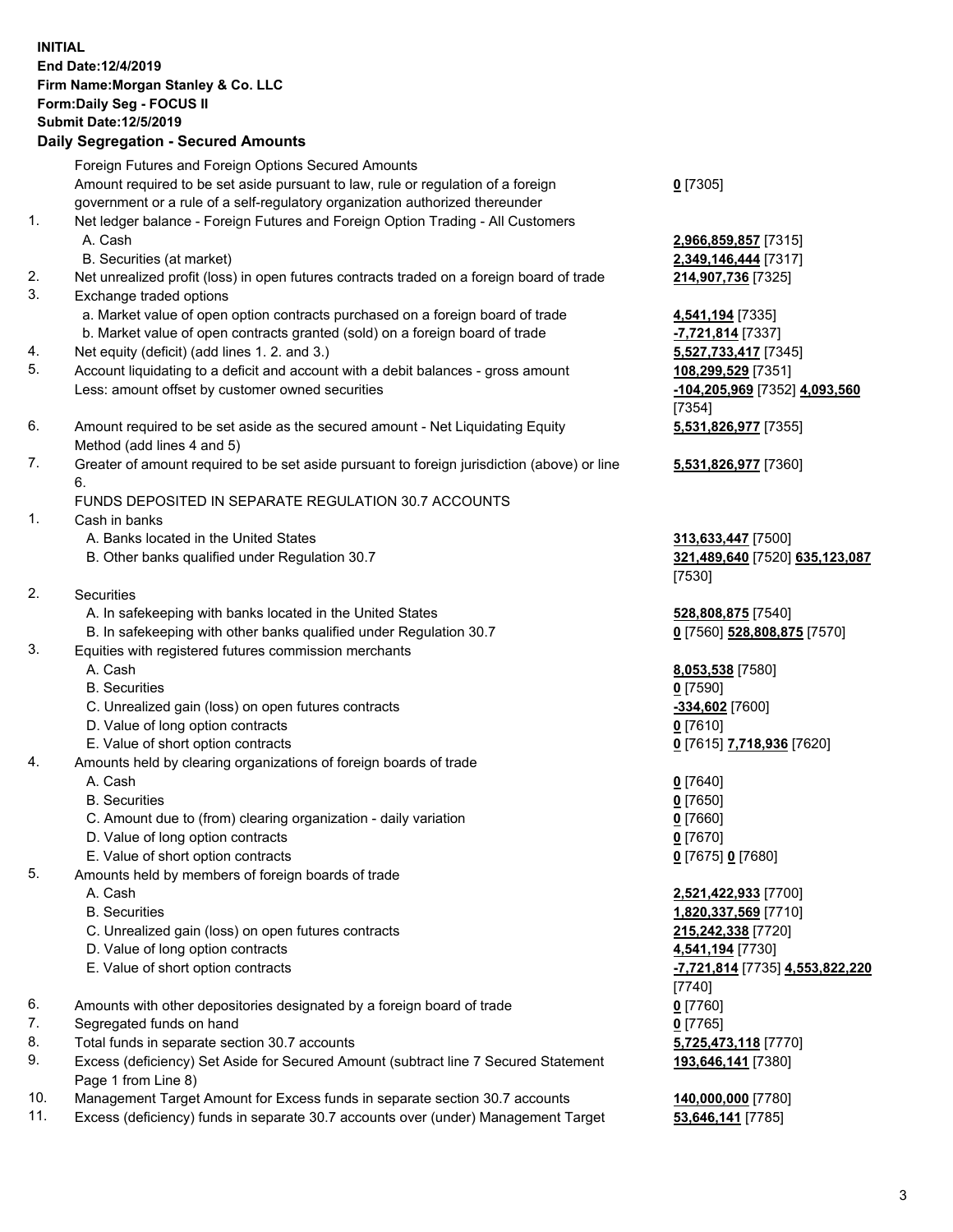**INITIAL End Date:12/4/2019 Firm Name:Morgan Stanley & Co. LLC Form:Daily Seg - FOCUS II Submit Date:12/5/2019 Daily Segregation - Segregation Statement** SEGREGATION REQUIREMENTS(Section 4d(2) of the CEAct) 1. Net ledger balance A. Cash **9,296,670,394** [7010] B. Securities (at market) **6,050,838,714** [7020] 2. Net unrealized profit (loss) in open futures contracts traded on a contract market **1,049,298,406** [7030] 3. Exchange traded options A. Add market value of open option contracts purchased on a contract market **336,112,265** [7032] B. Deduct market value of open option contracts granted (sold) on a contract market **-243,476,219** [7033] 4. Net equity (deficit) (add lines 1, 2 and 3) **16,489,443,560** [7040] 5. Accounts liquidating to a deficit and accounts with debit balances - gross amount **537,549,078** [7045] Less: amount offset by customer securities **-536,954,678** [7047] **594,400** [7050] 6. Amount required to be segregated (add lines 4 and 5) **16,490,037,960** [7060] FUNDS IN SEGREGATED ACCOUNTS 7. Deposited in segregated funds bank accounts A. Cash **3,604,129,620** [7070] B. Securities representing investments of customers' funds (at market) **0** [7080] C. Securities held for particular customers or option customers in lieu of cash (at market) **757,628,404** [7090] 8. Margins on deposit with derivatives clearing organizations of contract markets A. Cash **6,956,163,258** [7100] B. Securities representing investments of customers' funds (at market) **0** [7110] C. Securities held for particular customers or option customers in lieu of cash (at market) **5,293,210,310** [7120] 9. Net settlement from (to) derivatives clearing organizations of contract markets **68,507,745** [7130] 10. Exchange traded options A. Value of open long option contracts **336,112,265** [7132] B. Value of open short option contracts **-243,476,219** [7133] 11. Net equities with other FCMs A. Net liquidating equity **9,793,137** [7140] B. Securities representing investments of customers' funds (at market) **0** [7160] C. Securities held for particular customers or option customers in lieu of cash (at market) **0** [7170] 12. Segregated funds on hand **0** [7150] 13. Total amount in segregation (add lines 7 through 12) **16,782,068,520** [7180] 14. Excess (deficiency) funds in segregation (subtract line 6 from line 13) **292,030,560** [7190] 15. Management Target Amount for Excess funds in segregation **235,000,000** [7194] 16. Excess (deficiency) funds in segregation over (under) Management Target Amount **57,030,560** [7198]

Excess